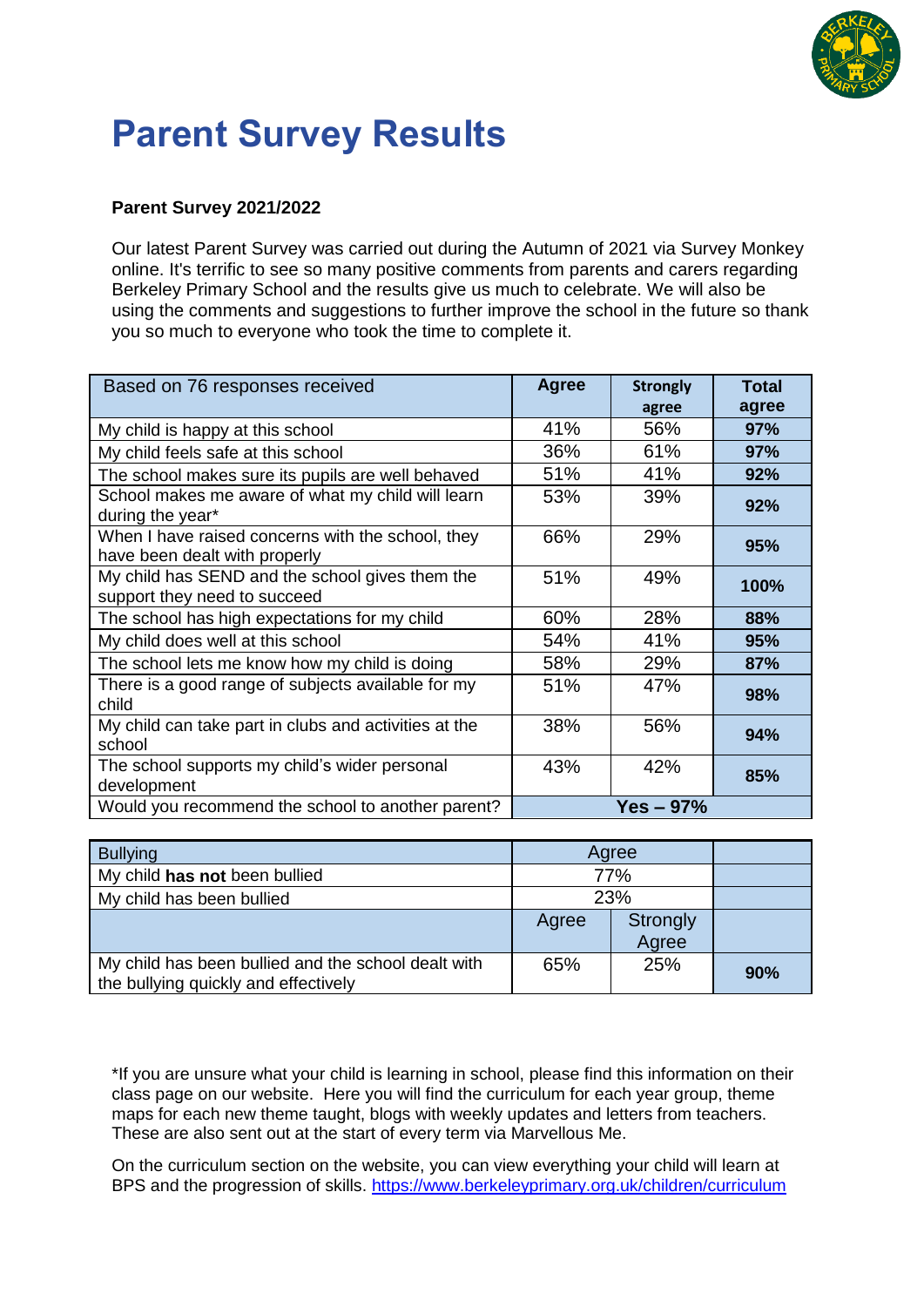

### **Feedback including the following positive comments regarding Strengths of the school;**

"We are very happy with the school and how my child is progressing there."

"I think you have done and are doing a brilliant job through these Covid times. I am very grateful to my child's teachers and all the staff at Berkeley for running a school that seems to make my child very happy. Thank you."

"My children are very happy at Berkeley. The staff seem to go above and beyond and are all very approachable. On the one occasion my daughter had a friendship issue, I couldn't fault the way this was handled - thank you."

"My children have been supported by BPS for many years. Each child has had varying needs, strengths and abilities and the school has managed to support all of these. I have been very lucky that my children have this primary school in their lives." "My child is really enjoying the topics in year 2, it's great to keep the boys as interested as the girls."

"I love getting all the photos and videos from Marvellous Me." "I do believe that you are constantly trying ways of improving things."

"My children are so happy at this school. They are excited to come every day and are full of what they have done during the day and desperate to tell me about it. The staff all work very hard and are committed to doing the best for the children." "Brilliant information for parents during lockdown and love that we are being able to come in again this year." "Berkeley is in my opinion an outstanding school. The staff are very committed and will go above and beyond to give the children the best education and opportunities." "The children are very happy"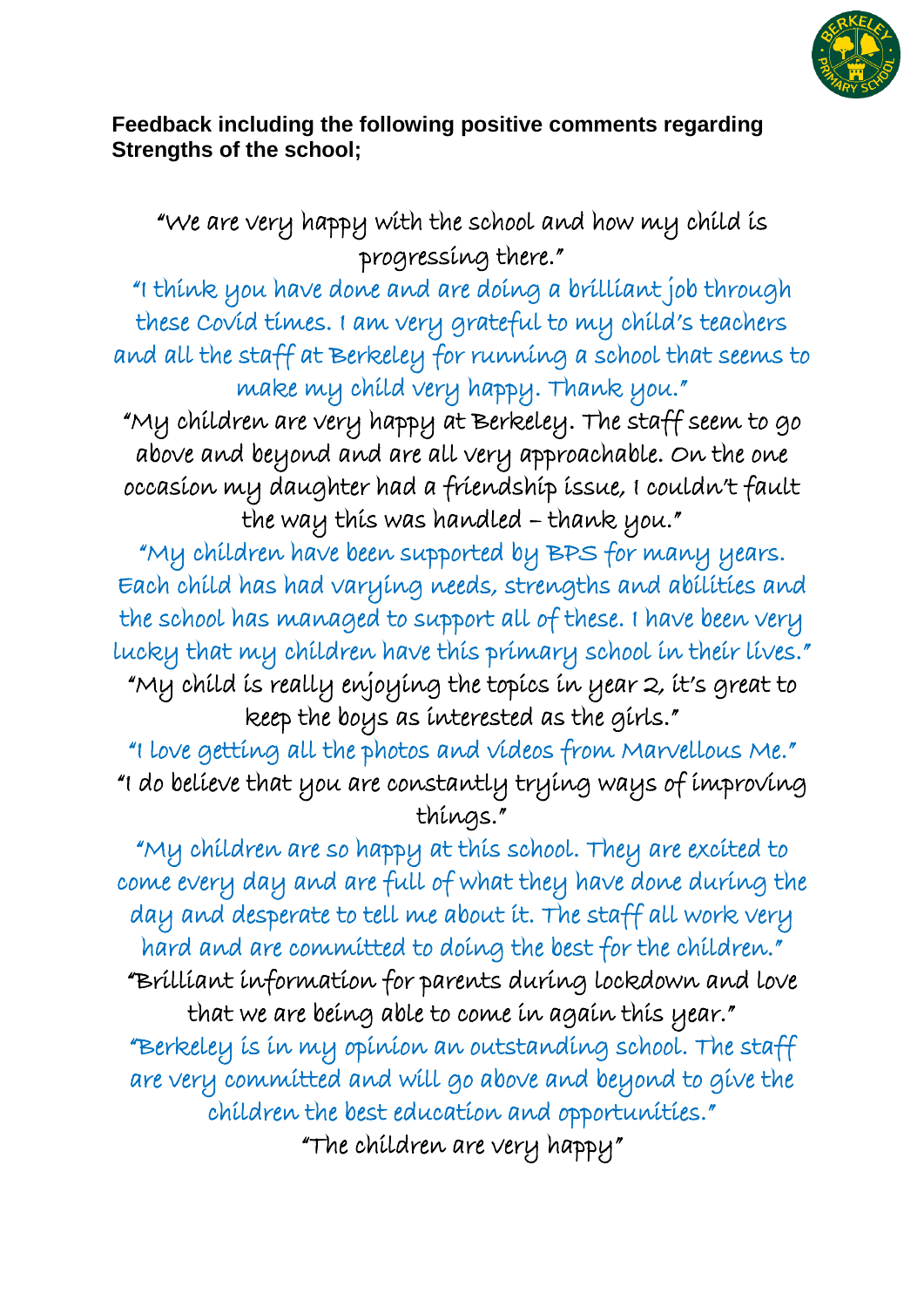

"There is a lovely community feel to the school." "Berkeley is a happy school and is child centred." "I cannot express my thanks enough for everything you do. My friends in other schools in other areas are envious when I show them your blogs and tell them about everything you do at BPS! Such a happy vibe at Berkeley and my children are thriving. Staff are brilliant!"

"Thank you."

"I have recommended this school to other parents" "Very happy child."

"So happy with everything they do for my girls and the reassurance is great and so much support they give everyone." "As a family we have just moved to Berkeley. My son seems very happy here and he enjoys their teaching much better than his old school. He actually tells us what he did. He loves his PE lessons."

"It is clear lots of effort is being made to improve the school whilst still trying to maintain it as a positive, fun and caring place for the children. My child has made steady progress throughout his time at the school and I cannot ask for more than that."

"Massive thank you to my child's teacher for all their work with my child. He is so engaged at school and just wants to learn more and more."

## "Thank you for EVERYTHING you do. FABULOUS SCHOOL!"

"The school is very warm, welcoming and supportive."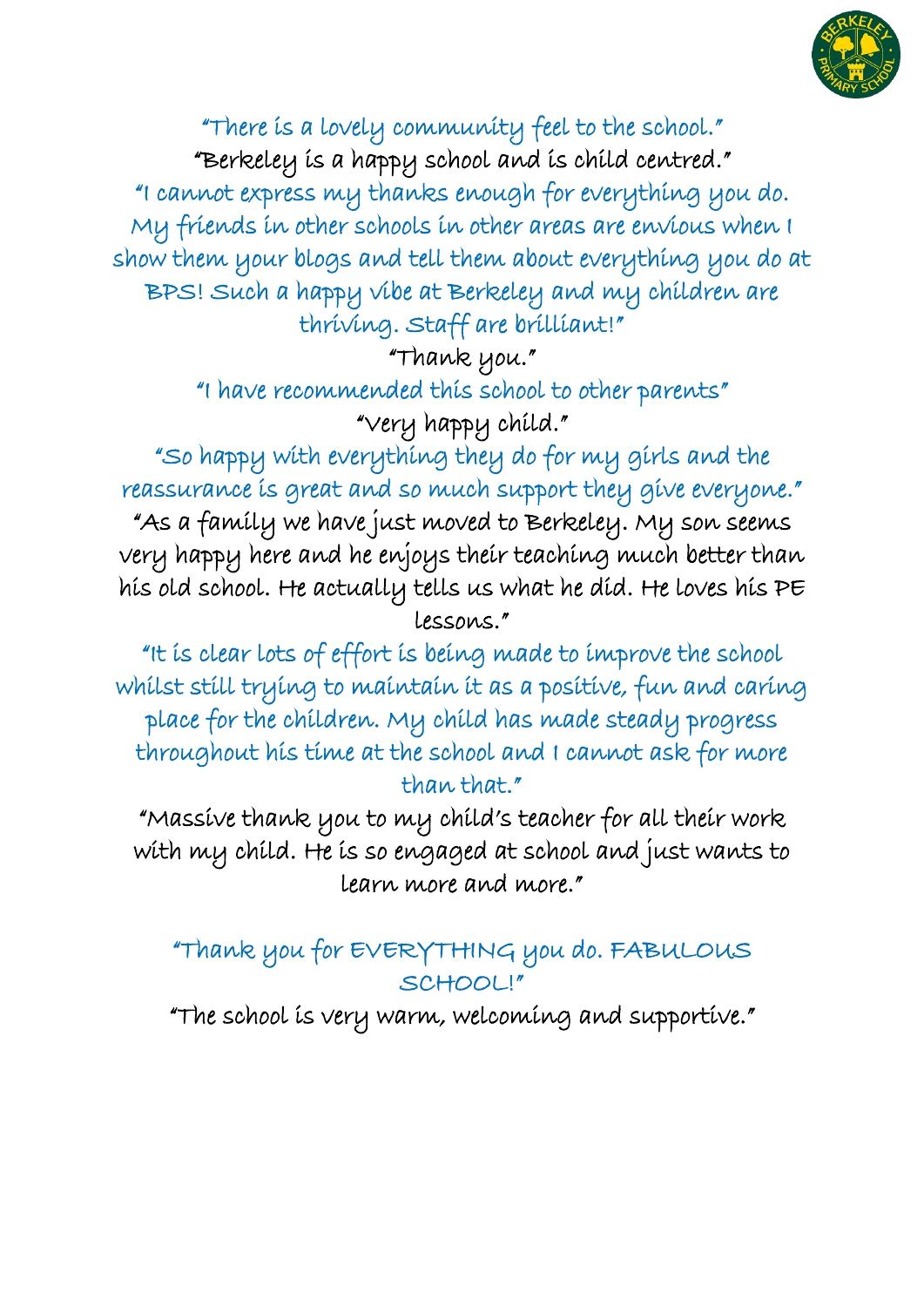

#### **Parent survey 2021/2022 school response**

| <b>Concern/Question from</b>                                                                                                                                                                                                                                                                                                  | <b>Response</b>                                                                                                                                                                                                                                                                                                                                                                                                                                                                                                                                                                                                                                                                                                                                                                                                                                                                                                                                                                                                                                                                                                                   | <b>Actions</b>                                                                                                                                                                                                                 |
|-------------------------------------------------------------------------------------------------------------------------------------------------------------------------------------------------------------------------------------------------------------------------------------------------------------------------------|-----------------------------------------------------------------------------------------------------------------------------------------------------------------------------------------------------------------------------------------------------------------------------------------------------------------------------------------------------------------------------------------------------------------------------------------------------------------------------------------------------------------------------------------------------------------------------------------------------------------------------------------------------------------------------------------------------------------------------------------------------------------------------------------------------------------------------------------------------------------------------------------------------------------------------------------------------------------------------------------------------------------------------------------------------------------------------------------------------------------------------------|--------------------------------------------------------------------------------------------------------------------------------------------------------------------------------------------------------------------------------|
| parents                                                                                                                                                                                                                                                                                                                       |                                                                                                                                                                                                                                                                                                                                                                                                                                                                                                                                                                                                                                                                                                                                                                                                                                                                                                                                                                                                                                                                                                                                   |                                                                                                                                                                                                                                |
| Clubs - why is there a<br>charge for clubs that are<br>run by teachers at their<br>school? What is this money<br>used for?<br>Comment opportunity at<br>each question would be<br>good. Also not applicable<br>doesn't work for some                                                                                          | As a school, we decided to charge for clubs to enable us to utilise<br>this money for extra-curricular resources for clubs. For example,<br>the coach that the choir will be travelling on to Young Voices this<br>year is funded in part by the money brought in from pupils<br>attending the club. Support is always available for those parents<br>who are in receipt of pupil premium and who may struggle to<br>pay. The costs involved should never stop a child joining a club.<br>We publish all our spending through our finance reports.<br>Thank you for your feedback regarding the survey. We have kept<br>it very similar to the official Ofsted survey so that is why there<br>are no comment boxes attached to each question. We will take<br>this on board though and look carefully at our options for our                                                                                                                                                                                                                                                                                                      | Ensure all parents on<br>pupil premium are<br>aware of the support<br>available for children<br>to attend clubs.<br>Look at options for<br>future parent surveys.                                                              |
| questions. I have put not<br>applicable where I don't<br>know if this is the case.                                                                                                                                                                                                                                            | next parent survey. If there is anything you do not know, or wish<br>to comment on, please speak to your children's class teacher(s)<br>in the first instance. We want you to feel fully informed on your<br>child's education.                                                                                                                                                                                                                                                                                                                                                                                                                                                                                                                                                                                                                                                                                                                                                                                                                                                                                                   |                                                                                                                                                                                                                                |
| More regular personalised<br>feedback and<br>communication via MME<br>and replies to acknowledge<br>emails please.                                                                                                                                                                                                            | The purpose of Marvellous Me is for staff to give quick feedback<br>to parents during or after the school day about something<br>specific regarding that child. Some classes are large and giving<br>individual feedback to every child would be very time consuming.<br>For anything that requires more time, teachers will always<br>contact the parents personally via telephone or via email and<br>parents are always encouraged to contact the school if they have<br>any worries or concerns that they wish to raise with their class<br>teacher. Teachers will always respond at their earliest<br>convenience.<br>We are sorry that you have felt your emails have not been<br>acknowledged. All emails sent to admin@berkeley.gloucs.sch.uk<br>are forwarded to relevant staff and we aim to respond within 48<br>working hours. If you do not receive a response, please call us so<br>we can rectify the situation for you. If you are sending emails to<br>iPads and class addresses, these will not be seen as this was a<br>system we used during lockdown. All emails must go through our<br>admin email address. | Remind parents on the<br>correct process for<br>messaging staff as a<br>standard line in<br>newsletters.<br>Look at further ways<br>to include parents in<br>children's learning<br>now that we are able<br>to open our doors. |
| My child has struggled in<br>school with certain aspects<br>of learning so despite<br>having high expectations in<br>school, he fails to achieve<br>the national average let<br>alone high expectations.<br>Sometimes the variety of<br>subjects is too much when<br>a child is struggling with<br>basic reading and writing. | We understand your frustrations if your child is struggling with<br>reading and writing, however the National curriculum subjects<br>that we should be covering ensure all children have access to a<br>broad and balanced curriculum; it also ensures that we teach all<br>these subjects to all children regardless of their ability. It is really<br>important that all children have the opportunities to learn about<br>a range of things to develop their individuality, likes and<br>interests, and to give them opportunities to shine in other areas.<br>For example, some children who struggle with English and maths<br>may actually excel in history or science and can learn facts and<br>enjoy finding out about other things. All children have their                                                                                                                                                                                                                                                                                                                                                             |                                                                                                                                                                                                                                |